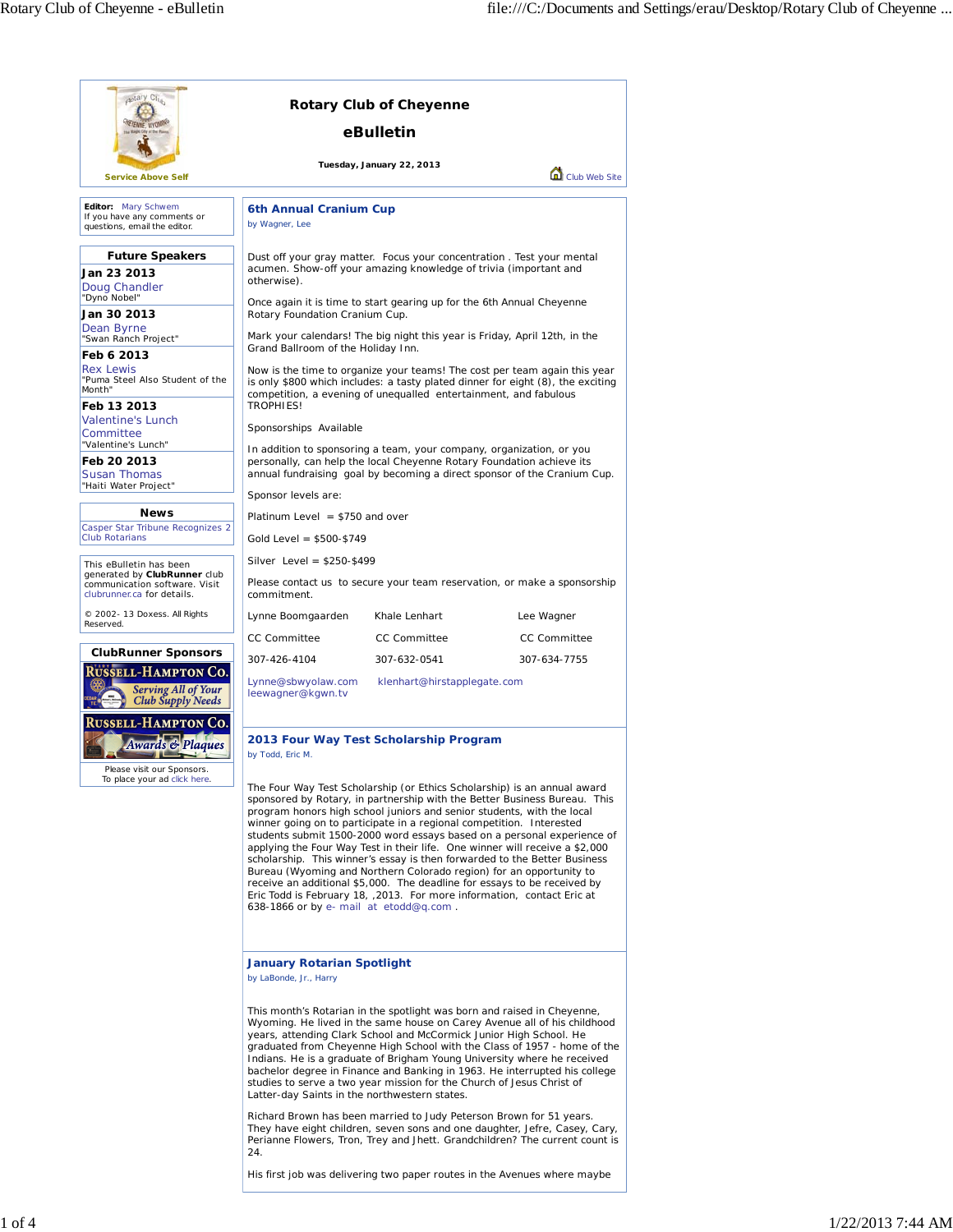made 50 cents/hour. In Junior High he moved on to stocking and bagging for Birge's Grocery Store located downtown where the city parking lot is now located. When Richard graduated from college he returned to Cheyenne and took over his Dad's insurance agency becoming general agent for the State of Wyoming in 1966.

He was sponsored into Rotary by Ed Wallace. His most memorable Rotary experience was being part of the committee that planned the annual spring dance in the mid 1980's. He worked with Fred and Brenda Cole, and John and Liv Hanes and had a memorable time planning the events. Additionally, he has served on the World Wide Community Service Committee.

He and his family have been very active in the Boys Scouts and all seven of his sons became Eagle Scouts. Richard has been awarded the Silver Beaver Award.

His favorite meal is rib eye steak cooked medium rare with baked potato, green salad and vegetables.

Richard's hobbies include tennis, bicycling, self-improvement courses, church service and family.

The Sargent of Arms presented Richard with a Cheyenne Area Chamber of Commerce gift certificate in the amount of \$25.00.

**Congratulations January Students of the Month** *by Sims, Robin*

| Zac Hall        | Central High School |
|-----------------|---------------------|
| Skylar Colbaugh | South High School   |
| Kelly Holder    | Triumph High School |

## **Welcome New Member**

*by Miller, Anne E.*

Please take time to welcome our newest member, Dirk Miller, Assistant Chief of Fisheries, Wyoming Game and Fish, sponsored by Anne Miller.

## **Rotary Leadership Institute** *by Schwem, Mary*

Rotary Leadership Institute (RLI) is designed to improve knowledge of Rotary International and to develop leadership skills of future club leaders. While club presidents need to complete these courses, RLI provides valuable information to Board members, program chairs, and committee chairs. While RLI is designed for future club leaders, it also provides a great learning experience for members who want to learn more about Rotary and meet other Rotarians outside of their local club. It is an excellent opportunity to share ideas and club experiences. RLI is composed of three courses that must be attended in order. Topics covered include: A

Look Outside the Club, Introduction to Leadership, Creating Service Projects, Problem Solving, Effective Communications, International Service and Motivating and Effecting Change. George McIlvaine, currently an RLI trainer, believes that "if people can learn about Rotary, they will embrace Rotary. This will make themselves and Rotary better."

Ron Hammel, a 25 year member of our club and President for 2012-13, chose to attend RLI after seeing the enthusiasm expressed by the graduates with whom he spoke at the District Conference in Casper last year. He asked me to write about RLI in the COG to encourage others to have the same experience. He said, "even though I have been a Rotarian for 25 years, I learned a lot about Rotary programs that I wasn't aware of and things that had changed over the years. I am now more prepared to help with programs in the club and hopefully will be a better Rotarian."

Jean Martinez also has attended RLI. Her reasons for attending included a "need to have a better understanding of how Rotary works-at the District and international levels. I felt lost when district grants were funded and how it was determined which club would receive them." After attending the she reports, "I feel more informed but also, I have a better understanding of who is where in the District and who they are. It does not mean I am well-recognized by others or that I have tremendous knowledge about Rotary. I just feel more comfortable knowing more about Rotary on a whole and knowing others who share the Rotary vision." She said she "would encourage others to attend the trainings because it will just make a more informed member and the opportunities to talk to other members from other clubs helps expand the definition of "club". You feel connected to other members from other clubs.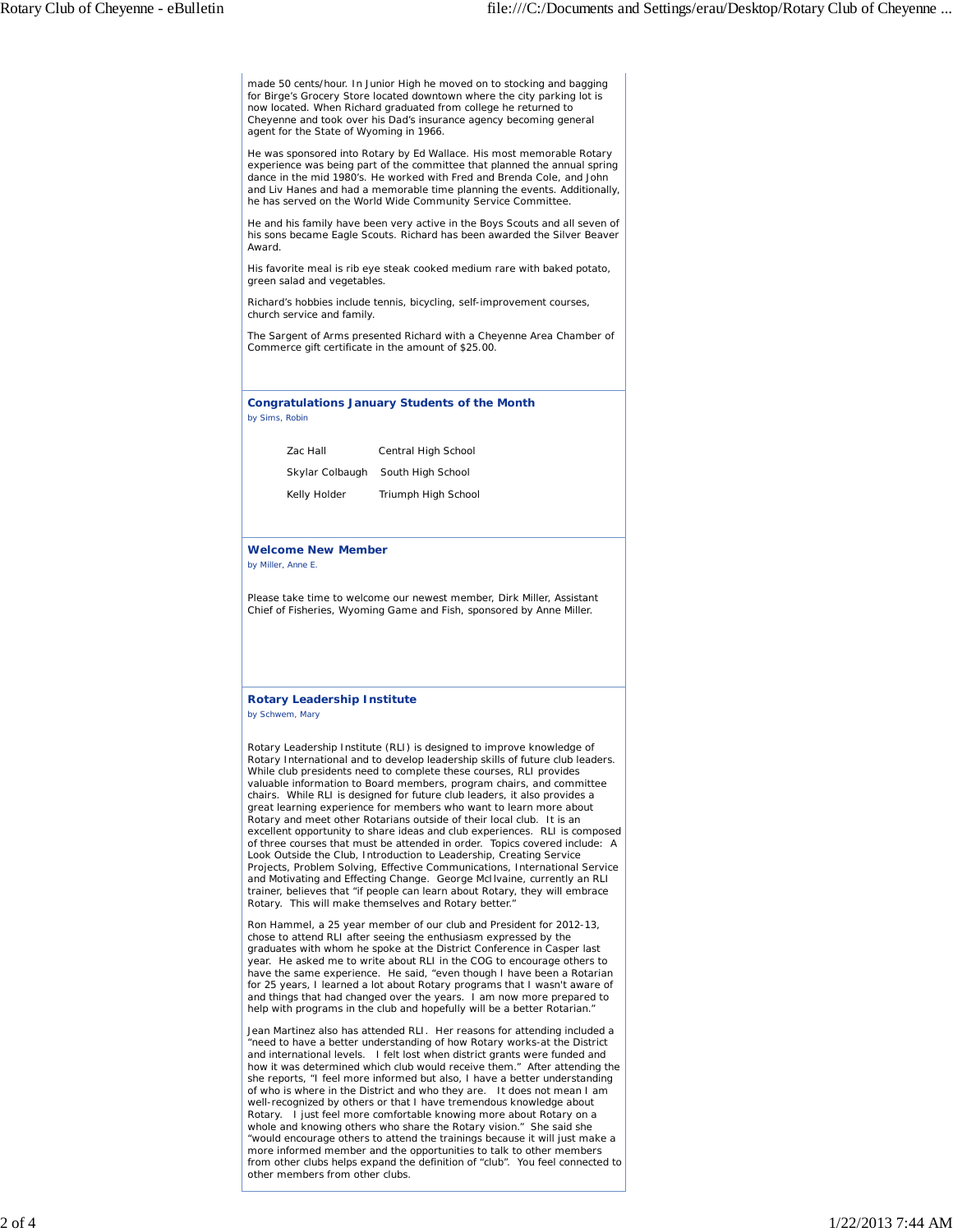If you are interested in attending the RLI training and learning more about your Club, District and Rotary International, you may find the schedule at the District Website: http://rotary5440.org/. When attending, our members frequently carpool with a group either attending or teaching the session. Reimbursement for the \$40.00 fee is available through the club. **Cranium Cup Date Set** *by Schwem, Mary* The annual Cranium Cup will be held on April 12. It's not too early to scout out those trivia pros who could be the winning asset to your team! **Have You Considered a Recurring Gift to the Rotary Foundation?** *by Schwem, Mary* One of the ways we can give to the Rotary Foundation is through recurring<br>giving. Registration is easy. You choose the amount and it can be<br>automatically charged to your credit card monthly or quarterly however you prefer. Follow the instructions through the link: http://www.rotary.org/contribute. You'll be glad you did. **Please Report Make-Up Meetings on the Back of the Attendance Card** *by Moore, Teresa S.* If you attend another Club's meeting, a committee meeting or participate in any club sponsored activity, please be sure to note it on the back of the attendance card. You just need the activity, your name and the date. By doing so, you will be given credit for attendance. **2012-13 Club Directors and Committee Chairs** *by Schwem, Mary* **Club Service/Meetings -** Sabrina Lane *Programs* **-** Brittany Ashby **Inspiration** - Janet Lewis *Music***-** Sylvia Hackl *Valentine's Day Lunch* **-** Darcee Snider *Historian* **-** Dave Foreman *Banners* **-** Jeannie Martinez *By-Laws* **-** Scott Meier **Club Service/Public Relations -** Kim Withers *National Honor Society Insert* **-** Amanda Esch *Media/Photographer* **-** Katharine Kunz-Wilkinson *Website* **-** Mary Schwem *COG* **-** Mary Schwem *Club Directory* **-** Tim Ellis, Mick Finnegan, Ed Wallace *We Care* **-** Mary Carroll *Facebook* **-** Brittany Ashby *Radio & Print PSA's* **-** David Bush *Television PSA's* **-** Lee Wagner **Club Service/Activities -** Randy Ford *Cranium Cup* **-** Lee Wagner *New Projects* **-** Bob Womack *Polio Plus* **-** Mick Finnegan *Rotarian Spotlight* **-** Harry LaBonde *Peaches* **-** Derek Baker **New Generations/RYLA - Chris** Church *Highway Cleanup* **-** Wayne Johnson *RYLA* **-** Lori Schoene *Young RYLA* **-** Sharon Green *LCCC Rotaract* **-** Jerri Griego **Community Rotaract** - George<br>Ilvaine / Darcee Snider McIIvaine / Darcee *Interact* **-** Ted Adams **Memebership/Vocational Service** - Lori Millin *Rotary 101 Orientation* - Bill Gentle ( Chair ), Lucie Osborn *New Member* - James Bowers *Career Day* - Katharine Wilkinson **Community Service** - Derek Baker *St. Patrick's Day Lunch* - Chris McRady *Rural Appreciation* - Phil Rosenlund *Discretionary Giving* - Dave Cook *VA Santa Visit* - Billie Addleman